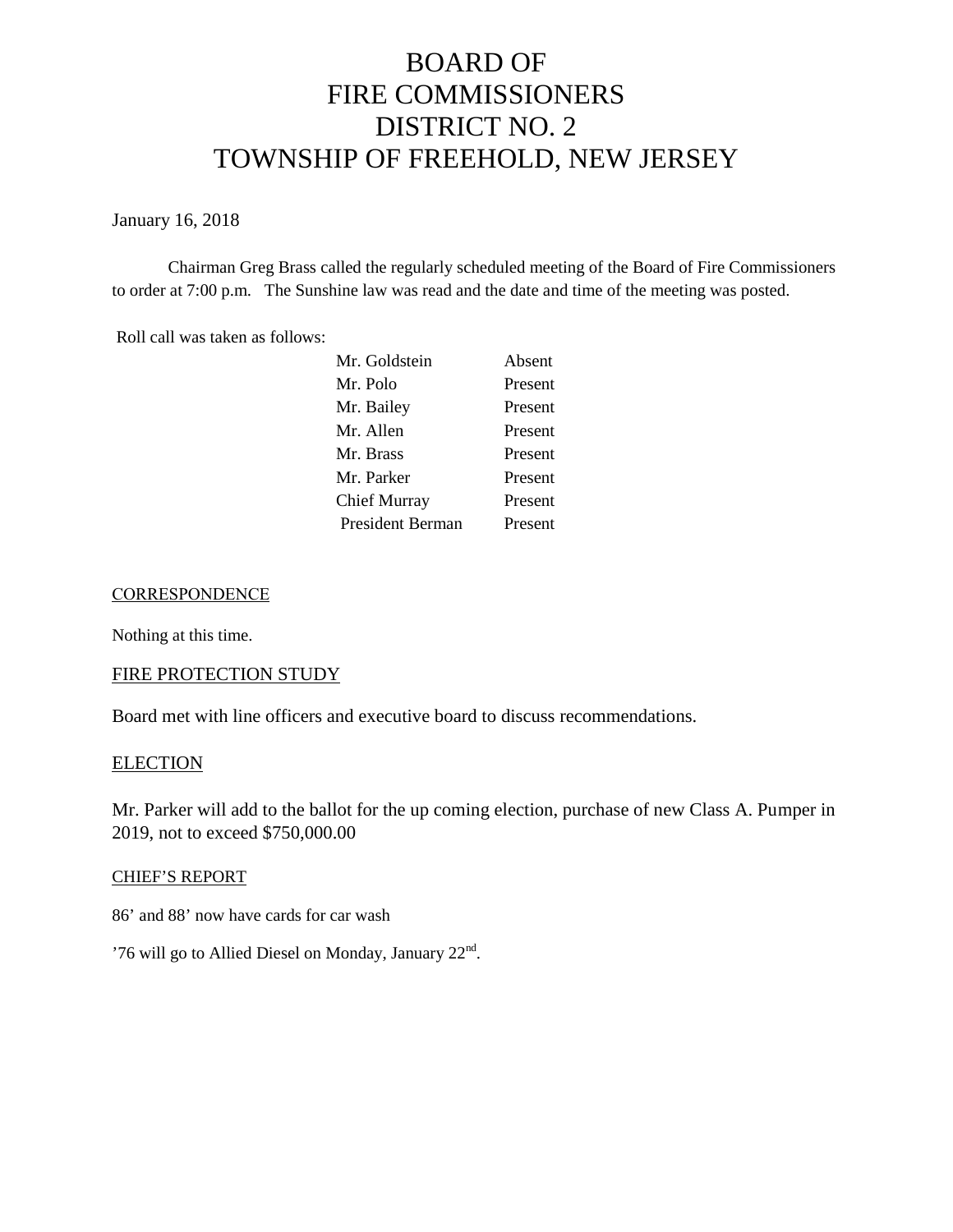## RADIO AND ALARM

Chief Murray to meet with the representative for the new pagers on January  $24^{\text{th}}$ .

Spillman training has been moved to January  $31<sup>st</sup>$ .

Mottarola software needs to be updated, Chief Murray to get prices.

#### BUILDING

Nothing at this time.

#### **INSURANCE**

Some of the members didn't have paperwork for life insurance policy, Mr. Goldstein will contact those members.

#### **MAINTENANCE**

Nothing at this time.

# NEW BUSINESS

Nothing at this time.

#### OLD BUSINESS

Nothing at this time.

#### TREASURER

| Checking Acct: | 4,650.37       |
|----------------|----------------|
| Savings Acct:  | \$944,726.80   |
| <b>CD</b>      | \$1,247,297.25 |
| Total          | \$2,196,674.42 |

Original Check #10447 made out to Edwards Tires was never received and cancelled on 12/20/2017

## Check Number

| 10468 | <b>Edwards Tire</b> | \$3,738.30 |
|-------|---------------------|------------|
| 10469 | Optimum             | \$ 208.85  |
| 10470 | Verizon             | \$240.16   |